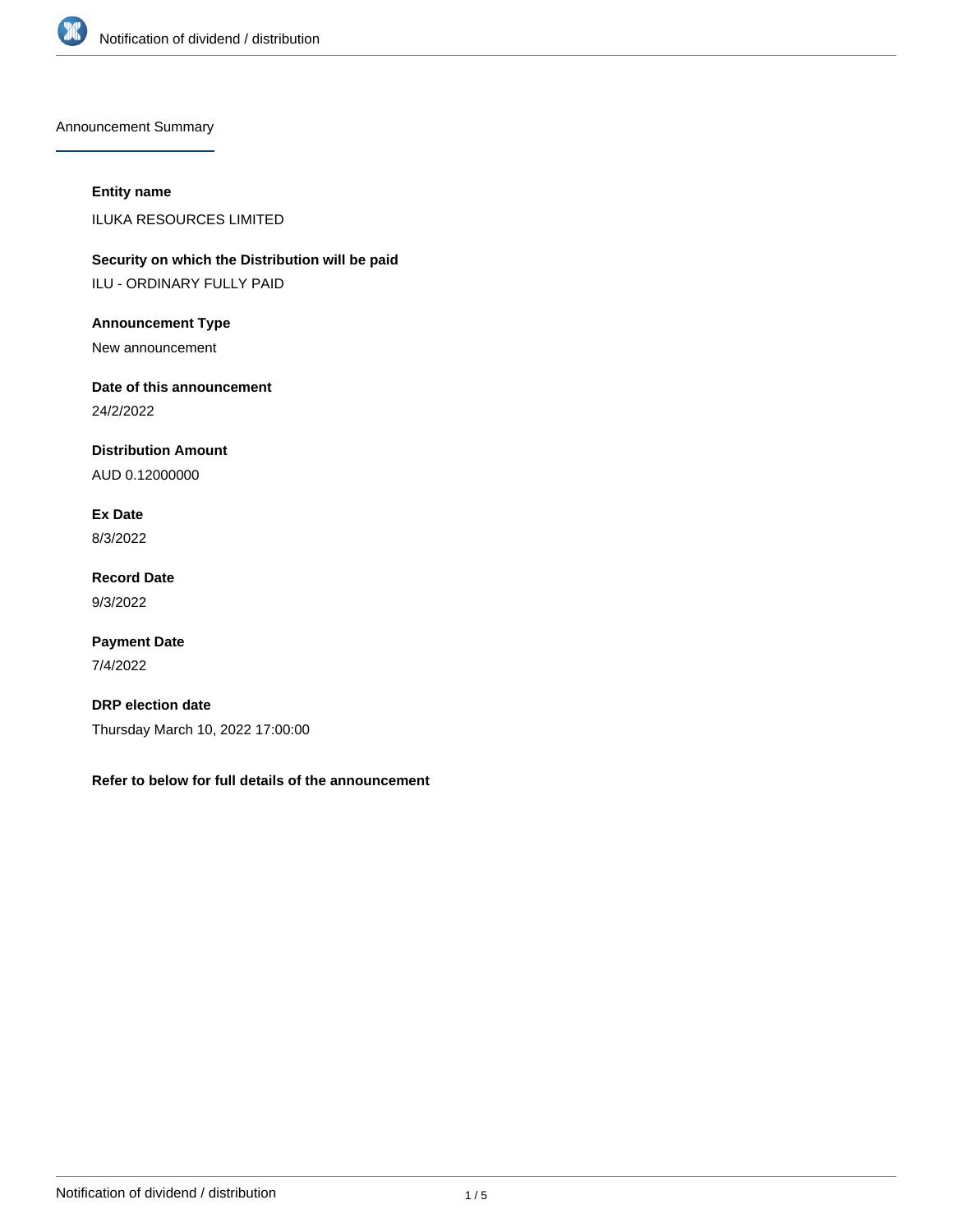

Announcement Details

Part 1 - Entity and announcement details

#### **1.1 Name of +Entity**

ILUKA RESOURCES LIMITED

**1.2 Registered Number Type** ABN

**Registration Number**

34008675018

**1.3 ASX issuer code**

ILU

#### **1.4 The announcement is** New announcement

**1.5 Date of this announcement** 24/2/2022

**1.6 ASX +Security Code** ILU

**ASX +Security Description** ORDINARY FULLY PAID

Part 2A - All dividends/distributions basic details

**2A.1 Type of dividend/distribution C** Ordinary

**2A.2 The Dividend/distribution:**

relates to a period of six months

# **2A.3 The dividend/distribution relates to the financial reporting or payment period ending ended/ending (date)**

31/12/2021

**2A.4 +Record Date**

9/3/2022

**2A.5 Ex Date** 8/3/2022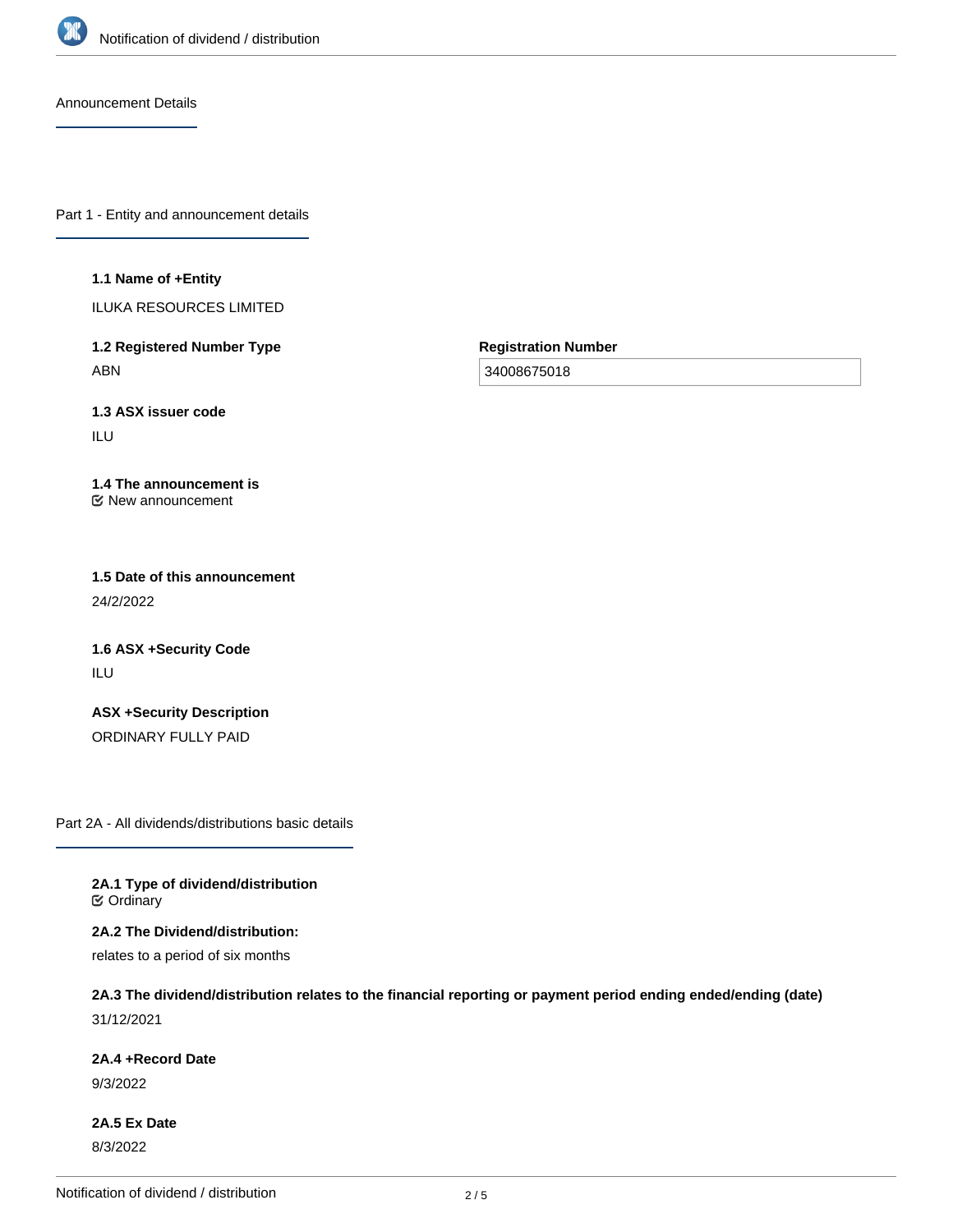#### **2A.6 Payment Date**

7/4/2022

**2A.7 Are any of the below approvals required for the dividend/distribution before business day 0 of the timetable?**

- **•** Security holder approval
- **Court approval**
- **Lodgement of court order with +ASIC**
- **ACCC approval**
- **FIRB approval**
- **Another approval/condition external to the entity required before business day 0 of the timetable for the dividend/distribution.**

No

**2A.8 Currency in which the dividend/distribution is made ("primary currency")**

AUD - Australian Dollar

| 2A.9 Total dividend/distribution payment amount per |  |
|-----------------------------------------------------|--|
| +security (in primary currency) for all             |  |
| dividends/distributions notified in this form       |  |

AUD 0.12000000

**2A.10 Does the entity have arrangements relating to the currency in which the dividend/distribution is paid to securityholders that it wishes to disclose to the market?** No

#### **2A.11 Does the entity have a securities plan for dividends/distributions on this +security?** We have a Dividend/Distribution Reinvestment Plan (DRP)

#### **2A.11a If the +entity has a DRP, is the DRP applicable to this dividend/distribution?** Yes

**2A.11a(i) DRP Status in respect of this dividend/distribution** Full DRP

**2A.12 Does the +entity have tax component information apart from franking?** No

Part 3A - Ordinary dividend/distribution

| AUD                                                                        |
|----------------------------------------------------------------------------|
|                                                                            |
|                                                                            |
| 3A.2a Is the ordinary dividend/distribution fully franked?<br>$\alpha$ Yes |
|                                                                            |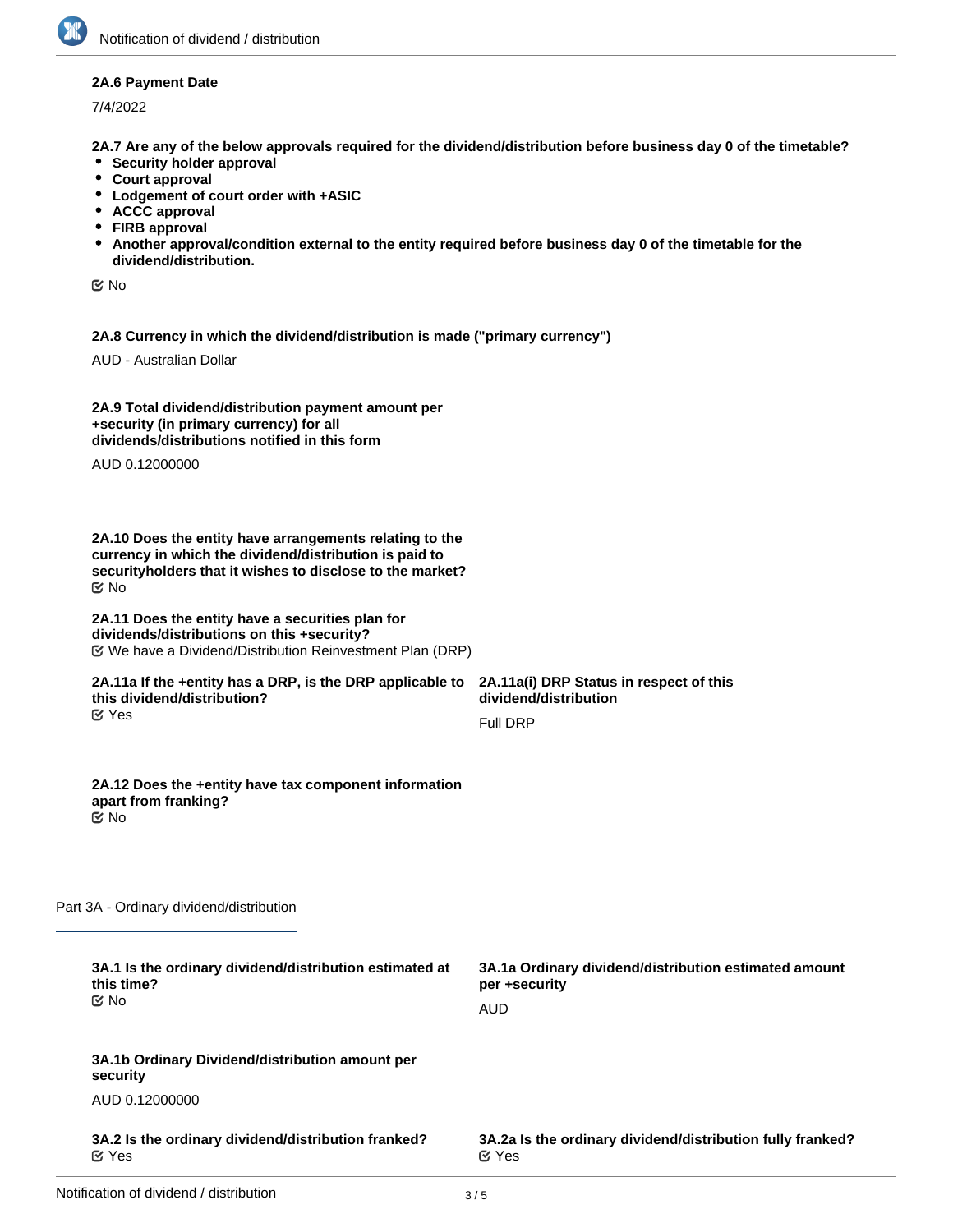1

|  | 3A.3 Percentage of ordinary dividend/distribution that is 3A.3a Applicable corporate tax rate for franking credit<br>franked                                                                                      | $(\% )$                                                                        |  |
|--|-------------------------------------------------------------------------------------------------------------------------------------------------------------------------------------------------------------------|--------------------------------------------------------------------------------|--|
|  | 100.0000 %                                                                                                                                                                                                        | 30.0000 %                                                                      |  |
|  | 3A.4 Ordinary dividend/distribution franked amount per<br>+security                                                                                                                                               | 3A.5 Percentage amount of dividend which is unfranked<br>0.0000%               |  |
|  | AUD 0.12000000                                                                                                                                                                                                    |                                                                                |  |
|  | 3A.6 Ordinary dividend/distribution unfranked amount<br>per +security excluding conduit foreign income amount                                                                                                     |                                                                                |  |
|  | AUD 0.00000000                                                                                                                                                                                                    |                                                                                |  |
|  | 3A.7 Ordinary dividend/distribution conduit foreign<br>income amount per security                                                                                                                                 |                                                                                |  |
|  | AUD 0.00000000                                                                                                                                                                                                    |                                                                                |  |
|  |                                                                                                                                                                                                                   |                                                                                |  |
|  | Part 4A - +Dividend reinvestment plan (DRP)                                                                                                                                                                       |                                                                                |  |
|  |                                                                                                                                                                                                                   |                                                                                |  |
|  | 4A.1 What is the default option if +security holders do not indicate whether they want to participate in the DRP?<br><b> ©</b> Do not participate in DRP (i.e. cash payment)                                      |                                                                                |  |
|  | 4A.2 Last date and time for lodgement of election<br>notices to share registry under DRP                                                                                                                          | 4A.3 DRP discount rate<br>0.0000 %                                             |  |
|  | Thursday March 10, 2022 17:00:00                                                                                                                                                                                  |                                                                                |  |
|  | 4A.4 Period of calculation of reinvestment price                                                                                                                                                                  |                                                                                |  |
|  | <b>Start Date</b>                                                                                                                                                                                                 | <b>End Date</b>                                                                |  |
|  | 14/3/2022                                                                                                                                                                                                         | 25/3/2022                                                                      |  |
|  | 4A.5 DRP price calculation methodology                                                                                                                                                                            |                                                                                |  |
|  | The arithmetic average of the daily volume-weighted average price of Iluka's shares over the 10 trading days.                                                                                                     |                                                                                |  |
|  | 4A.6 DRP Price (including any discount):                                                                                                                                                                          | 4A.7 DRP +securities +issue date                                               |  |
|  | AUD                                                                                                                                                                                                               | 7/4/2022                                                                       |  |
|  | 4A.8 Will DRP +securities be a new issue?<br>$\mathfrak{C}$ Yes                                                                                                                                                   | 4A.8a Do DRP +securities rank pari passu from +issue<br>date?<br><b></b> ∉ Yes |  |
|  | 4A.9 Is there a minimum dollar amount or number of +securities required for DRP participation?<br>M No<br>4A.10 Is there a maximum dollar amount or number of +securities required for DRP participation?<br>ত No |                                                                                |  |
|  |                                                                                                                                                                                                                   |                                                                                |  |
|  | 4A.11 Are there any other conditions applying to DRP participation?<br><b>⊘</b> Yes                                                                                                                               |                                                                                |  |

## **4A.11a Conditions for DRP participation**

Only applicable to Australian resident shareholders.